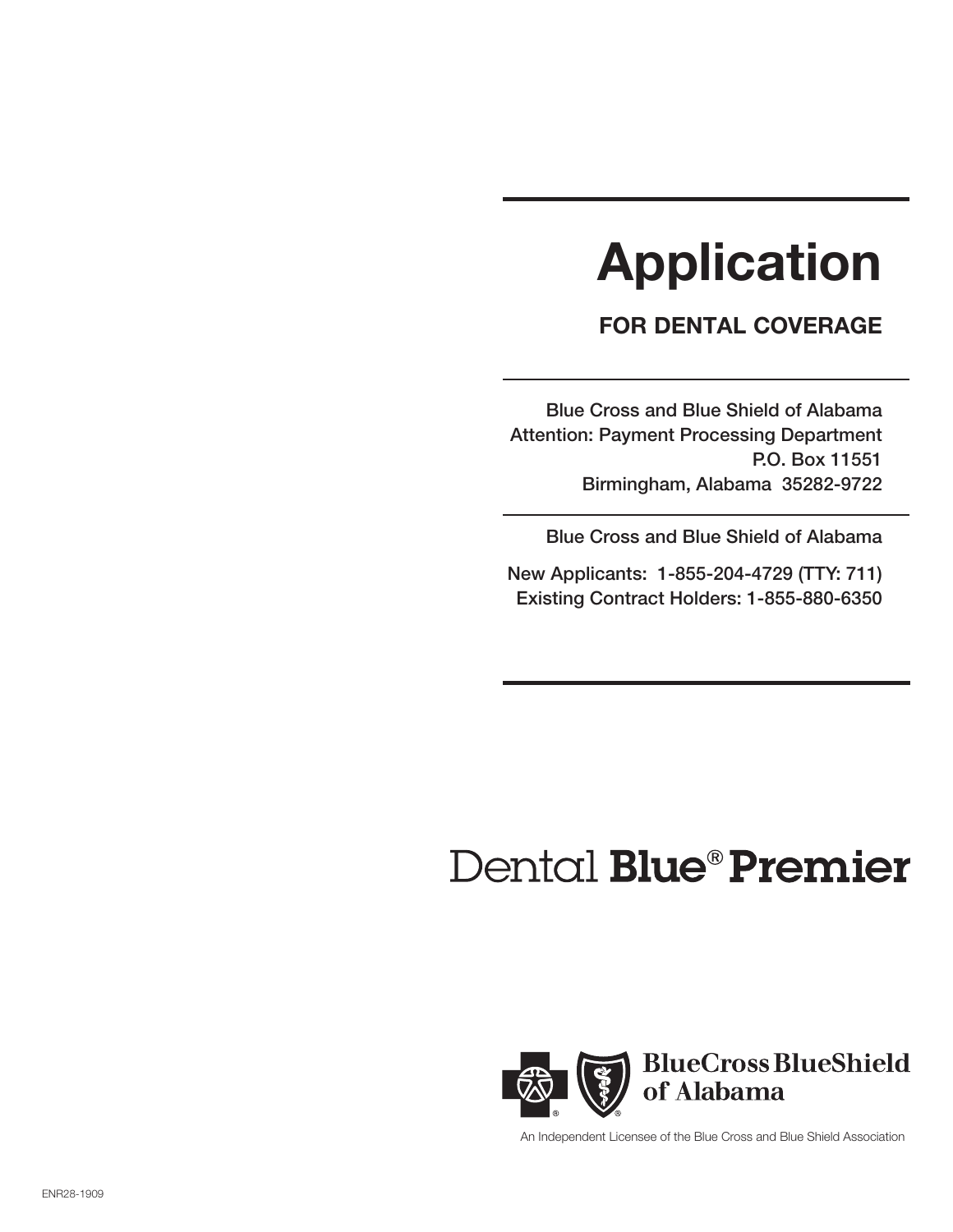# BlueCross BlueShield | APPLICATION FOR DENTAL COVERAGE of Alabama

Please complete all items on this application by firmly printing uppercase letters in dark ink. Any information missing may delay processing your application. To be eligible for this coverage, the applicant must be a resident of the state of Alabama and at least 19 years of age. The presence of an asterisk (\*) indicates a required field.

| <b>Existing Blue Cross and Blue Shield of Alabama Contract Number</b>                                                                                                                                                                                                                   |                                                                             |                                    |                   |                             |                                                                               |                  |
|-----------------------------------------------------------------------------------------------------------------------------------------------------------------------------------------------------------------------------------------------------------------------------------------|-----------------------------------------------------------------------------|------------------------------------|-------------------|-----------------------------|-------------------------------------------------------------------------------|------------------|
| <b>CONTRACT TYPE:</b> Select the type of coverage needed:                                                                                                                                                                                                                               |                                                                             | <b>SELF - ONLY</b>                 | <b>SELF + ONE</b> | I FAMILY                    |                                                                               |                  |
| <b>APPLICANT INFORMATION</b><br>DR. $M$ MR. $\Box$<br>*LAST NAME                                                                                                                                                                                                                        | MRS. MS. REV.                                                               | *FIRST NAME                        |                   |                             |                                                                               | *REQUIRED FIELDS |
| <b>MAIDEN/MIDDLE NAME</b>                                                                                                                                                                                                                                                               |                                                                             | SUFFIX (Jr, Sr, III, IV)           |                   | *SOCIAL SECURITY NUMBER     |                                                                               |                  |
| والمستنا والمستنا والمستنا والمستناولية<br>*PHYSICAL/RESIDENTIAL ADDRESS (Where you live - PO Boxes are not allowed)                                                                                                                                                                    | ╙                                                                           | المستطيعات                         |                   |                             |                                                                               |                  |
| *CITY                                                                                                                                                                                                                                                                                   |                                                                             |                                    |                   | *STATE                      | *ZIP                                                                          |                  |
| *COUNTY                                                                                                                                                                                                                                                                                 | *DATE OF BIRTH (MM/DD/YYYY)                                                 |                                    |                   |                             | *GENDER                                                                       |                  |
| *PRIMARY TELEPHONE NUMBER $\Box$ HOME $\Box$ WORK $\Box$ CELL                                                                                                                                                                                                                           |                                                                             |                                    |                   |                             | $\Box$ MALE<br>ALTERNATE TELEPHONE NUMBER $\Box$ HOME $\Box$ WORK $\Box$ CELL | $\square$ FEMALE |
|                                                                                                                                                                                                                                                                                         |                                                                             |                                    |                   | $1 - 1 = 1 - 1 = 1 - 1 = 1$ |                                                                               |                  |
| Please tell us the best time to contact you: $\Box$ MORNING                                                                                                                                                                                                                             | <b>D AFTERNOON</b>                                                          | $\square$ EVENING                  |                   |                             |                                                                               |                  |
| *BILLING ADDRESS (Where you receive the bill, if different from Physical Address)                                                                                                                                                                                                       |                                                                             |                                    |                   |                             |                                                                               |                  |
| *CITY                                                                                                                                                                                                                                                                                   |                                                                             |                                    |                   | *STATE                      | *ZIP                                                                          |                  |
| *E-MAIL ADDRESS                                                                                                                                                                                                                                                                         |                                                                             |                                    |                   |                             |                                                                               |                  |
| <b>DEPENDENT INFORMATION</b><br>LIST ALL DEPENDENTS ELIGIBLE UNDER THIS CONTRACT AND PROVIDE SOCIAL SECURITY NUMBERS.                                                                                                                                                                   |                                                                             |                                    |                   |                             |                                                                               |                  |
| NOTE: The Social Security number for the applicant and all dependents must be provided in order for this application to be processed.<br>By signing this application, you certify that all dependents are eligible for coverage under the terms of the Plan for which you are applying. |                                                                             |                                    |                   |                             |                                                                               |                  |
| <b>DEPENDENT</b><br>*RELATIONSHIP <b>ESPOUSE EXAMULA</b><br>*LAST NAME                                                                                                                                                                                                                  | $\Box$ STEPCHILD $\Box$ ADOPTED CHILD $\Box$ FOSTER CHILD $\Box$ GRANDCHILD |                                    |                   |                             |                                                                               |                  |
|                                                                                                                                                                                                                                                                                         |                                                                             |                                    |                   |                             |                                                                               |                  |
| *FIRST NAME                                                                                                                                                                                                                                                                             |                                                                             |                                    |                   | <b>MAIDEN/MIDDLE NAME</b>   |                                                                               |                  |
| *SOCIAL SECURITY NUMBER<br><b>SUFFIX</b> (Jr, Sr, III, IV)                                                                                                                                                                                                                              |                                                                             | *GENDER (Check One)                |                   | <b>Contract</b>             | and the control of<br>*DATE OF BIRTH (MM/DD/YYYY)                             |                  |
| $\vert - \vert$<br>Ξ.                                                                                                                                                                                                                                                                   |                                                                             | $\Box$ MALE<br>$\Box$ FEMALE       |                   |                             |                                                                               |                  |
| <b>DEPENDENT</b><br>*RELATIONSHIP OSPOUSE OCHILD OSTEPCHILD OADOPTED CHILD OFOSTER CHILD OGRANDCHILD                                                                                                                                                                                    |                                                                             |                                    |                   |                             |                                                                               |                  |
| *LAST NAME                                                                                                                                                                                                                                                                              |                                                                             |                                    |                   |                             |                                                                               |                  |
| *FIRST NAME                                                                                                                                                                                                                                                                             |                                                                             |                                    |                   | <b>MAIDEN/MIDDLE NAME</b>   |                                                                               |                  |
|                                                                                                                                                                                                                                                                                         |                                                                             |                                    |                   |                             |                                                                               |                  |
| *SOCIAL SECURITY NUMBER<br><b>SUFFIX</b> (Jr, Sr, III, IV)                                                                                                                                                                                                                              |                                                                             | *GENDER (Check One)<br>$\Box$ MALE |                   |                             | *DATE OF BIRTH (MM/DD/YYYY)                                                   |                  |
|                                                                                                                                                                                                                                                                                         |                                                                             | $\Box$ FEMALE                      |                   | $1/1$ $1$                   |                                                                               |                  |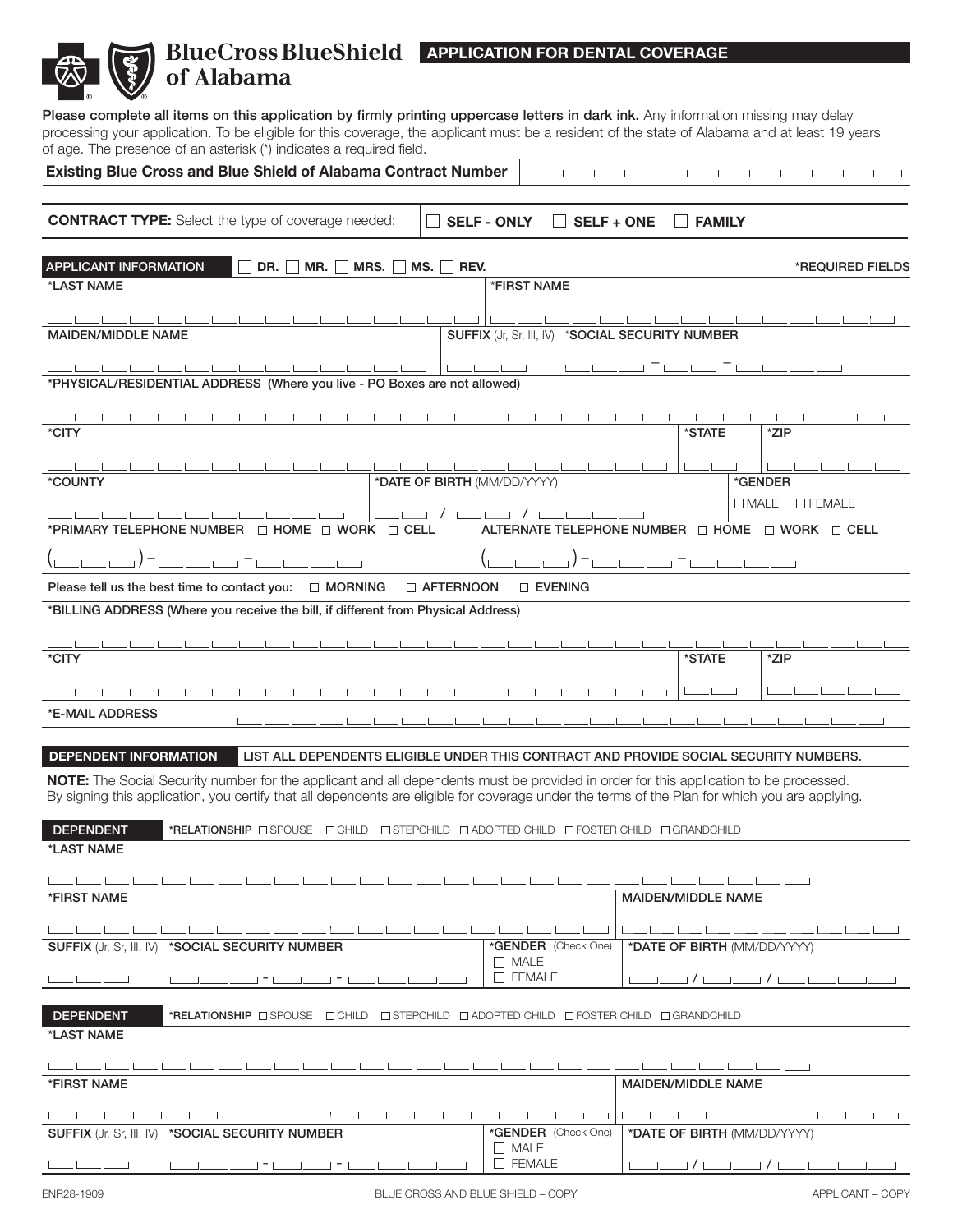\*LAST NAME

| <b>DEPENDENT</b> |
|------------------|
|------------------|

|                                                                                                                                                                |                  | المستنا يستنبط المستنا يتنا                                                | للمستا يتنبط يتنبط يتناولنا                           |
|----------------------------------------------------------------------------------------------------------------------------------------------------------------|------------------|----------------------------------------------------------------------------|-------------------------------------------------------|
| *FIRST NAME                                                                                                                                                    |                  |                                                                            | <b>MAIDEN/MIDDLE NAME</b>                             |
|                                                                                                                                                                |                  |                                                                            | المسار مسار المسار المسار المسار المسار المسار المسار |
| SUFFIX (Jr, Sr, III, IV)   *SOCIAL SECURITY NUMBER                                                                                                             |                  | *GENDER (Check One)                                                        | *DATE OF BIRTH (MM/DD/YYYY)                           |
|                                                                                                                                                                |                  | $\Box$ MALE                                                                |                                                       |
| $   -$<br>وليستنا ومساومتنا كالمستولين كالمستناة المستولين المستنا                                                                                             |                  | $\Box$ FEMALE                                                              |                                                       |
| <b>DEPENDENT</b><br>*RELATIONSHIP <b>O SPOUSE</b> O CHILD <b>O STEPCHILD O ADOPTED CHILD</b> O FOSTER CHILD O GRANDCHILD                                       |                  |                                                                            |                                                       |
| *LAST NAME                                                                                                                                                     |                  |                                                                            |                                                       |
|                                                                                                                                                                |                  |                                                                            |                                                       |
| كالمسالمين المتعارضين                                                                                                                                          |                  |                                                                            | المسابقة المساحس المساحس المساحسات                    |
| *FIRST NAME                                                                                                                                                    |                  |                                                                            | <b>MAIDEN/MIDDLE NAME</b>                             |
| كالمساحسة المناد<br>كالمستنا كالمستامسين المتناجين المستامسين المسامي                                                                                          |                  |                                                                            |                                                       |
| SUFFIX (Jr, Sr, III, IV)   *SOCIAL SECURITY NUMBER                                                                                                             |                  | *GENDER (Check One)                                                        | *DATE OF BIRTH (MM/DD/YYYY)                           |
|                                                                                                                                                                |                  | $\Box$ MALE                                                                |                                                       |
|                                                                                                                                                                |                  | $\Box$ FEMALE                                                              | المستنا المستنا المستنا كالمستنا كالمستنات            |
| <b>DEPENDENT</b><br>*RELATIONSHIP <b>O SPOUSE</b> O CHILD <b>O STEPCHILD O ADOPTED CHILD</b> O FOSTER CHILD O GRANDCHILD                                       |                  |                                                                            |                                                       |
| *LAST NAME                                                                                                                                                     |                  |                                                                            |                                                       |
|                                                                                                                                                                |                  |                                                                            |                                                       |
|                                                                                                                                                                |                  |                                                                            | المساوسين والمساوسين والمساوسين والمساوس              |
| *FIRST NAME                                                                                                                                                    |                  |                                                                            | <b>MAIDEN/MIDDLE NAME</b>                             |
|                                                                                                                                                                |                  |                                                                            |                                                       |
| $\mathbf{L} = \mathbf{L} = \mathbf{L} = \mathbf{L}$<br>كالمستحل والمستلوط والمستنقل والمستنقل<br>كالمستنا والمستناد والمستنا                                   |                  | $\mathbf{1}$ $\mathbf{1}$ $\mathbf{1}$ $\mathbf{1}$<br>*GENDER (Check One) | والمستوا والمستوا والمستوات والمستوات والمستوات       |
| SUFFIX (Jr, Sr, III, IV)   *SOCIAL SECURITY NUMBER                                                                                                             |                  | $\Box$ MALE                                                                | *DATE OF BIRTH (MM/DD/YYYY)                           |
| المساحسا حد<br>والمستنا ومستناسات المستنا والمستنا والمستنا والمستنا                                                                                           |                  | $\Box$ FEMALE                                                              |                                                       |
|                                                                                                                                                                |                  |                                                                            |                                                       |
| <b>DEPENDENT</b><br>*RELATIONSHIP OSPOUSE OCHILD OSTEPCHILD OADOPTED CHILD OFOSTER CHILD OGRANDCHILD                                                           |                  |                                                                            |                                                       |
| *LAST NAME                                                                                                                                                     |                  |                                                                            |                                                       |
| المستنا والمساحسين والمساحي                                                                                                                                    |                  |                                                                            | المتنقيل والمستنا والمستنا والمستنا والمستناوين       |
| *FIRST NAME                                                                                                                                                    |                  |                                                                            | MAIDEN/MIDDLE NAME                                    |
|                                                                                                                                                                |                  |                                                                            |                                                       |
|                                                                                                                                                                |                  |                                                                            | the contract of the contract of the                   |
| SUFFIX (Jr, Sr, III, IV)   *SOCIAL SECURITY NUMBER                                                                                                             |                  | *GENDER (Check One)                                                        | *DATE OF BIRTH (MM/DD/YYYY)                           |
|                                                                                                                                                                |                  | $\Box$ MALE<br>$\Box$ FEMALE                                               |                                                       |
| والمستنا للمستنا المستنبا<br><u> 2002 - Jan Bernard Maria Barat (m. 1958)</u>                                                                                  |                  |                                                                            |                                                       |
| <b>ELIGIBILITY: COORDINATION OF BENEFITS</b>                                                                                                                   |                  |                                                                            |                                                       |
| For coordination of benefits purposes, will any person to be insured be covered under another dental plan or policy at the time this policy becomes effective? |                  |                                                                            |                                                       |
| If yes, please provide the information below. Use additional paper if necessary.                                                                               |                  |                                                                            |                                                       |
| NAME OF CONTRACT HOLDER/DEPENDENT                                                                                                                              |                  |                                                                            |                                                       |
|                                                                                                                                                                |                  |                                                                            |                                                       |
|                                                                                                                                                                |                  |                                                                            |                                                       |
| <b>NAME OF INSURANCE COMPANY</b>                                                                                                                               |                  |                                                                            |                                                       |
|                                                                                                                                                                |                  |                                                                            |                                                       |
|                                                                                                                                                                |                  |                                                                            |                                                       |
| EFFECTIVE DATE OF OTHER COVERAGE                                                                                                                               |                  | POLICY, ID, CONTRACT OR CERTIFICATE NUMBER                                 |                                                       |
|                                                                                                                                                                |                  |                                                                            |                                                       |
| ⊿ / L                                                                                                                                                          |                  |                                                                            |                                                       |
| <b>TYPE</b><br><b>GROUP</b>                                                                                                                                    |                  |                                                                            |                                                       |
| <b>NUMBER</b><br>COVERAGE:                                                                                                                                     | $\Box$ SELF-ONLY | $SELF + ONE$                                                               | $ $ FAMILY                                            |
|                                                                                                                                                                |                  |                                                                            |                                                       |
| <b>PAYMENT &amp; BILLING</b>                                                                                                                                   |                  |                                                                            |                                                       |
| We will accept your premium payments only if they are made from your personal (non-business) account. Premiums are payable in advance on<br>a monthly basis.   |                  |                                                                            |                                                       |
|                                                                                                                                                                |                  |                                                                            |                                                       |
| PREMIUM - I agree to pay you in advance the monthly premium in the amount due before the 1 <sup>st</sup> day of the coverage effective date.                   |                  |                                                                            |                                                       |

Please select either an Automatic Payment Method OR a Billing Method. Failure to select either an Automatic Payment Method or a Billing Method will delay the processing of your application.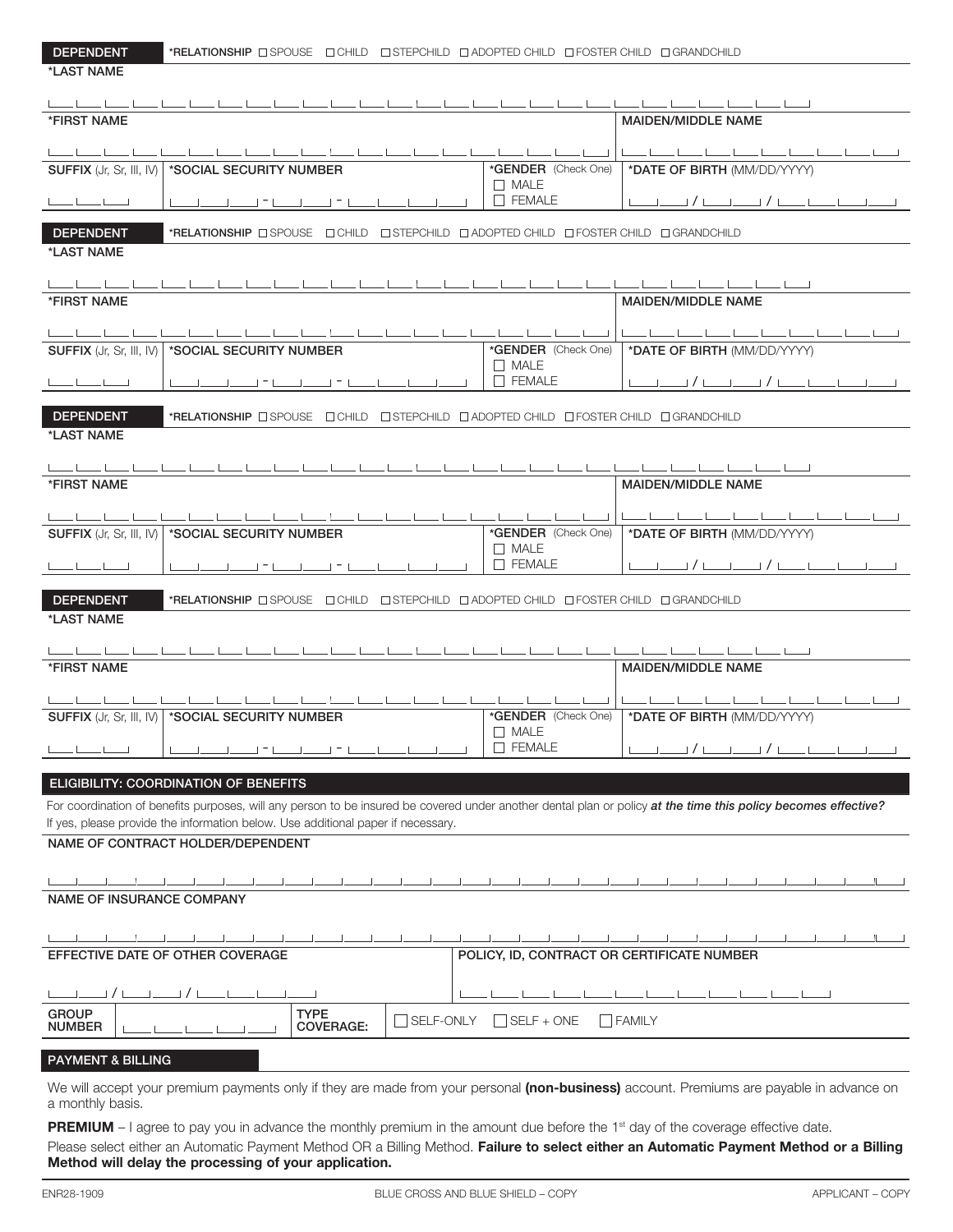#### □ E-Statement

*You will receive an email notification each month when your billing statement is available. Email address is required.*

للمستعلم المستعلم المستعلمين والمستعلم والمستعلم والمستعلم والمستعلم والمستعلم والمستعلم والمستعلم والمستعلم والمستعلم والمستعلم والمستعلم والمستعلم والمستعلم والمستعلم والمستعلم والمستعلم والمستعلم والمستعلم والمستعلم وال

## □ Billing Statement

*You will receive a billing statement each month which includes an invoice to return with your premium payment. Courtesy notification will be sent to your email.*

| <b>AUTOMATIC PAYMENT METHOD*</b>                                                                                                                          |                                                                                                                                                                                                                                                                                                                                                                                    |                                                                                                                                              |  |  |  |
|-----------------------------------------------------------------------------------------------------------------------------------------------------------|------------------------------------------------------------------------------------------------------------------------------------------------------------------------------------------------------------------------------------------------------------------------------------------------------------------------------------------------------------------------------------|----------------------------------------------------------------------------------------------------------------------------------------------|--|--|--|
| E-Check<br>Once you have your contract number,                                                                                                            | * Please complete the included Payment Authorization Agreement and submit it along with this application. If approved, your<br>payment will be charged monthly to your account. It may take up to 30 days to implement automatic payment. You will receive a<br>bill for your premiums until your payment method is established. Courtesy notification will be sent to your email. |                                                                                                                                              |  |  |  |
| you can set up automatic payments<br>with a debit or credit card online at<br>myBlueCross or by calling the number<br>on the back of your member ID card. | To ensure your e-check is<br>processed, please mail a blank<br>voided check to:                                                                                                                                                                                                                                                                                                    | Blue Cross and Blue Shield of Alabama<br><b>Attention: Payment Processing Department</b><br>P.O. Box 11551<br>Birmingham, Alabama 35282-9722 |  |  |  |
|                                                                                                                                                           |                                                                                                                                                                                                                                                                                                                                                                                    |                                                                                                                                              |  |  |  |

| PREFERRED EFFECTIVE MONTH                                                                                                    | MONTH YOU WOULD LIKE TO START                                                                                                                                                      |
|------------------------------------------------------------------------------------------------------------------------------|------------------------------------------------------------------------------------------------------------------------------------------------------------------------------------|
| $_1$ $_1$ $_2$ $_3$ $_4$ $_5$ $_7$ $_7$ $_7$ $_7$ $_8$ $_7$ $_8$ $_7$ $_7$ $_8$ $_7$ $_8$ $_7$ $_8$ $_7$ $_8$ $_9$ $_1$ $_1$ | Please note that if your preferred effective month is not available for any reason, your contract will be<br>effective on the next available month based on applicable guidelines. |

# BINDING ARBITRATION NOTICE

THE CONTRACT YOU ARE APPLYING FOR INCLUDES FINAL AND BINDING ARBITRATION. THIS MEANS ANY DISAGREEMENT NOT SETTLED BY THE EXTERNAL REVIEW PROCESS DESCRIBED IN THE DENTAL PLAN BOOKLET WILL BE SETTLED BY ARBITRATION—NOT A COURT. THE ARBITRATOR'S DECISION IS BINDING. AN ARBITRATOR IS AN INDEPENDENT, NEUTRAL PARTY WHO MAKES A DECISION AFTER LISTENING TO BOTH PARTIES. THE DECISION OF THE ARBITRATOR CANNOT BE REVIEWED BY A COURT, EXCEPT IN CERTAIN CIRCUMSTANCES AS DESCRIBED IN THE CONTRACT. THE ARBITRATOR ACTS AS JUDGE AND JURY. BY SIGNING BELOW YOU AGREE TO SETTLE ANY DISAGREEMENT BY ARBITRATION INSTEAD OF A COURT TRIAL.

# AGREEMENT TO ARBITRATE - AFTER READING THIS, I AGREE TO THE ARBITRATION PROVISIONS IN THE CONTRACT.

I acknowledge by my signature that I have read and understand the front and back of this application, that all statements made by me are true and complete, and that I agree to **binding arbitration** with respect to the dental plan as described in this application and my Blue Cross and Blue Shield of Alabama dental plan contract booklet.

# THIS APPLICATION IS NOT COMPLETE UNLESS IT IS SIGNED AND DATED.

CONTRACT HOLDER'S SIGNATURE **Example 2006** CONTRACT HOLDER'S SIGNATURE

REPRESENTATIVE CODE 1: *(For Office Use Only)* REPRESENTATIVE CODE 2: *(For Office Use Only)*

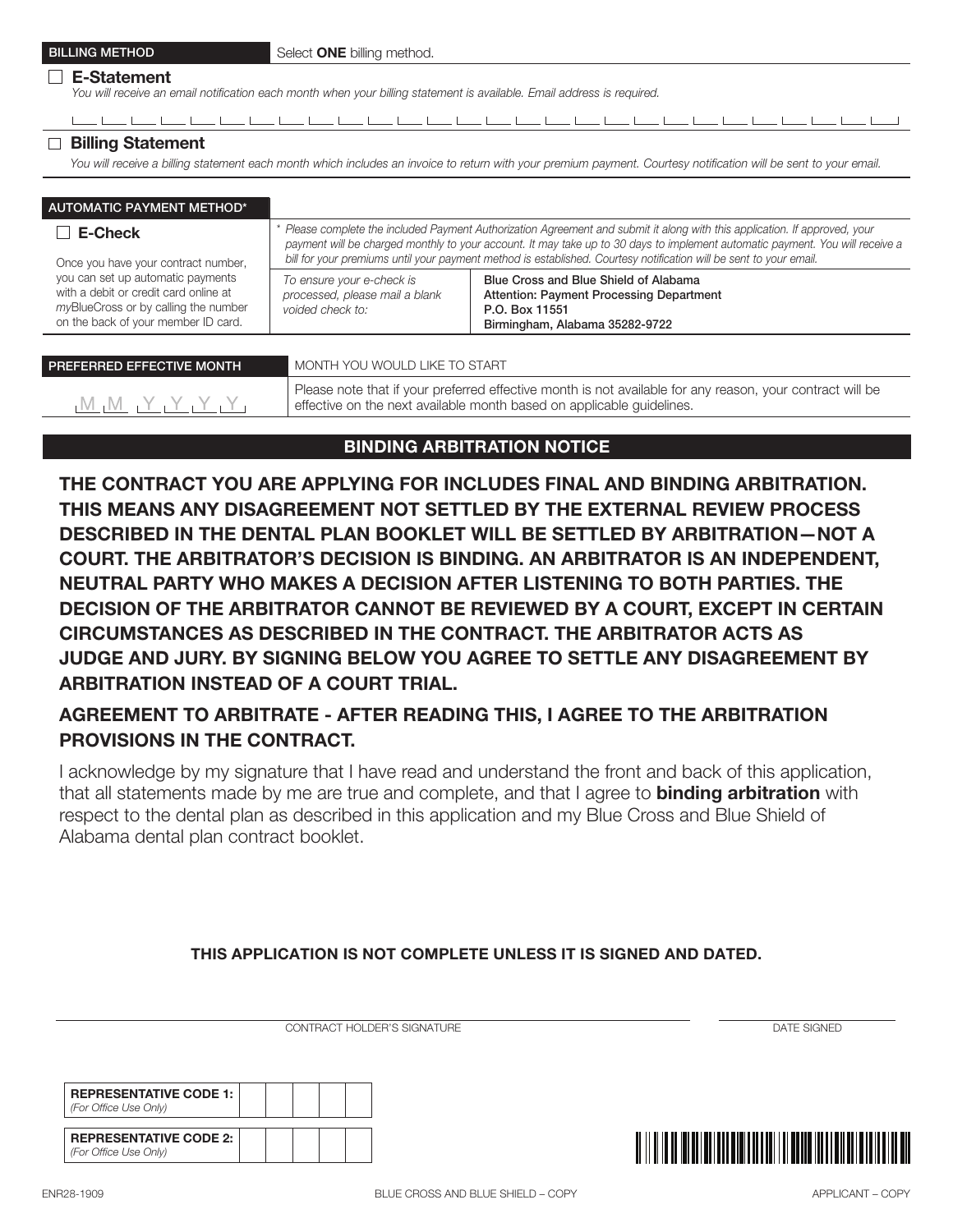## NOTICE OF EXCLUSIONS AND OTHER LIMITATIONS

For the first 365 days you are covered under this plan there are no plan benefits for Orthodontic Services. The entire 365-day benefit exclusion period must be served before any benefits for Orthodontic Services are available under the plan. No credit will be given for any time served under any Orthodontic Services benefit exclusion period under any prior plan.

## TIMELY PAYMENT OF PREMIUMS

#### *Initial Payment of Premiums For Annual Open Enrollment Period*

Your initial payment of premiums during the annual open enrollment period must be made no later than your scheduled effective date of coverage. If we do not receive your initial payment of premiums on time, your scheduled effective date of coverage under the plan will be canceled and you will have no coverage under the plan.

#### *Initial Payment of Premiums For Special Open Enrollment Period*

In most cases, your initial payment of premiums during a special open enrollment period must be made no later than your scheduled effective date of coverage. In some cases (such as retroactive coverage in the case of birth and other circumstances), your initial payment of premiums during these special open enrollment periods must be made no later than 30 days from the date of your premium statement date. If we do not receive your initial payment of premiums on time, your scheduled effective date of coverage under the plan will be canceled and you will have no coverage under the plan.

#### *Subsequent Monthly Payment of Premiums*

After you make your initial payment for plan coverage, you must make timely periodic payments for each subsequent month.

Each of your monthly periodic payments is due on the 1st day of the month for that monthly coverage period. There is a grace period of 30 days for all monthly premium payments after the initial premium payment. If you fail to pay in full a monthly payment before the end of the grace period for that coverage period, your coverage under the plan will be canceled as of the last day of the month before that monthly coverage period. Failure to timely pay premium payments is not a special open enrollment event for later coverage under the plan.

### BEGINNING OF COVERAGE

#### *Your Initial Enrollment*

If we accept your application, you will receive an identification card. Your coverage begins on the effective date shown on your identification card provided that you timely pay your initial premiums before your scheduled effective date of coverage. If you fail to timely pay your initial premiums in full, your coverage will be canceled as of the effective date.

#### *No Annual Open Enrollment Period for Dependents*

There is no open enrollment period under the plan for adding a spouse or dependent to your plan. You may, however, add a spouse or dependent to your plan under limited circumstances described below. In addition, if you are covering yourself under the plan, you will first have to convert your coverage to family coverage and pay any additional premiums.

#### *Special Enrollment Period for Dependents Losing Other Coverage*

A dependent (1) who does not enroll during your initial enrollment because the eligible dependent has other coverage, (2) whose other coverage was either COBRA coverage that was exhausted or other dental coverage which ended due to "loss of eligibility" (as described below), and (3) who requests enrollment within 60 days of the exhaustion or termination of coverage, may enroll in the plan. Coverage will be effective no later than the first day of the first month beginning after the date the request for special enrollment is received (assuming you timely pay your premiums in full).

Loss of eligibility with respect to a special enrollment period includes loss of coverage as a result of legal separation, divorce, cessation of dependent status, cessation of pediatric dental coverage, death, termination of employment, reduction in the number of hours of employment, failure of your employer to offer dental coverage to you and any loss of eligibility that is measured by reference to any of these events, but does not include loss of coverage due to failure to timely pay premiums or termination of coverage for fraud or intentional misrepresentation of a material fact.

An eligible individual or dependent whose other coverage has a non-calendar year plan year or policy year may also enroll in the plan at the end of the other coverage's plan year if coverage is requested within 60 days of the end of the other coverage's plan year. Coverage will be effective no later than the first day of the first calendar month beginning after the date the request for special enrollment is received.

#### *Special Enrollment Period for Newly Acquired Dependents*

If you have a new dependent as a result of birth, placement for adoption, adoption, or placement as an eligible foster child, you may enroll your spouse and your new dependent as special enrollees provided that you request enrollment within 60 days of the event. The effective date of coverage will be the date of birth, placement for adoption, adoption, or placement as an eligible foster child, (assuming you timely pay your premiums in full).

If you have a new dependent as a result of marriage, you may enroll your spouse and your new dependent as special enrollees provided that you request enrollment within 60 days of the event. In the case of a dependent acquired through marriage, the effective date will be no later than the first day of the first month beginning after the date the request for special enrollment is received (assuming you timely pay your premiums in full).

If you are required to provide dental coverage to a dependent through a qualified medical child support order or other court order, you may enroll this dependent as a special enrollee provided that you request enrollment within 60 days of the date of the court order. The effective date of coverage will be the date of the court order (assuming you timely pay your premiums in full).